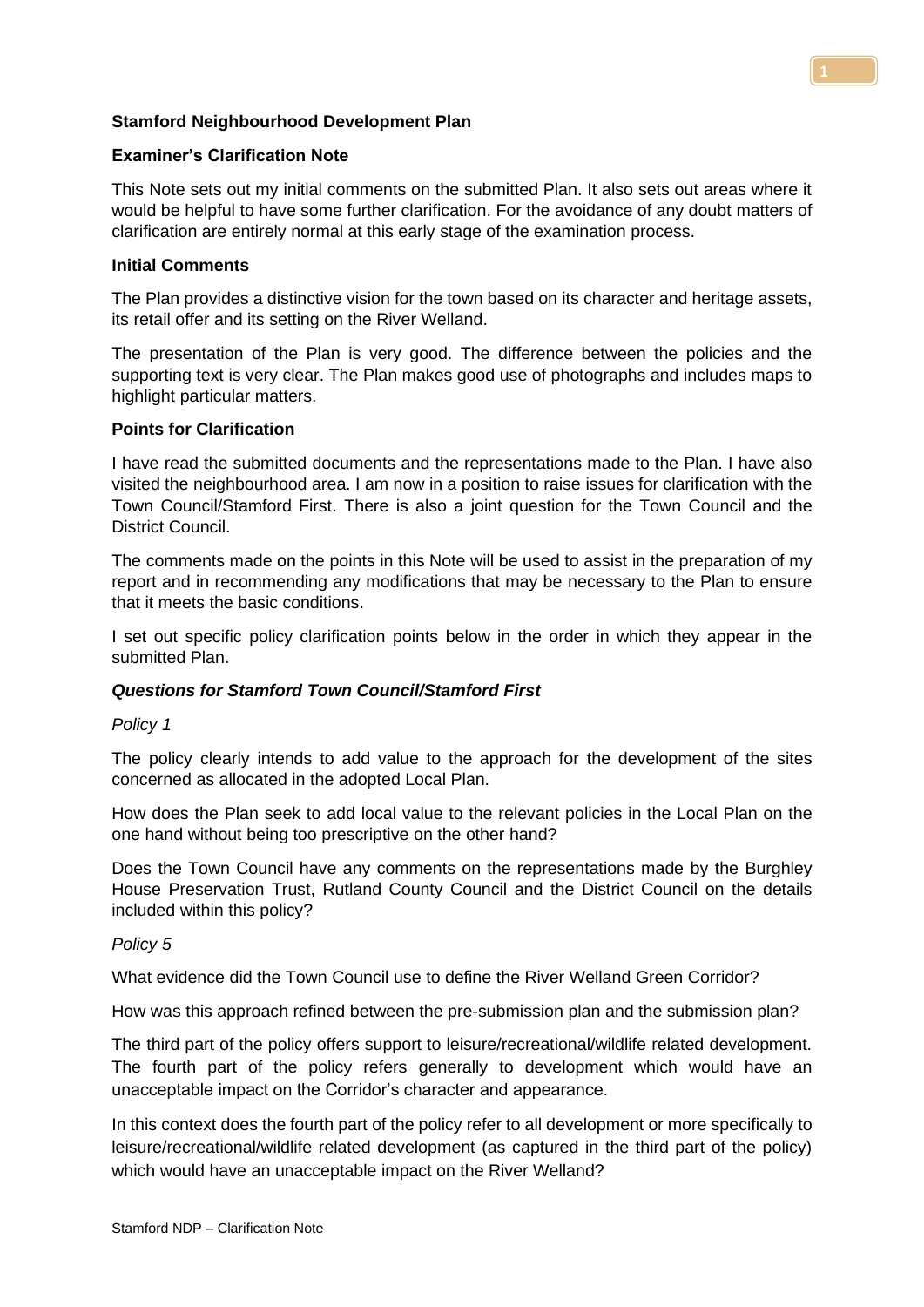In a broader context would development in the proposed River Welland Green Corridor already be controlled by its location within the river floodplain?

### *Policy 6*

Various elements of the supporting text in paragraphs 10.8 to 10.15 and in the table on page 51 use the expressions open space, important open space and important green space in what appears to be an interchangeable fashion. Please can the Town Council advise on its thinking on this matter in general, and the way in which it relates to the District Council's terminology of open space in Policy OS1 of the adopted Local Plan?

There is an additional question on this policy later in this Note.

### *Policy 7*

I saw the attractiveness and vibrancy of the primary shopping frontages during the visit. The policy sets out a positive approach towards the future vitality and viability of the town centre.

I am minded to recommend modifications to some of the details in the policy to reflect the updated Use Classes Order (2020) in general, and the introduction of the new E Use Class in particular. Does the Town Council have any comments on this proposition?

Should the first and the second parts of the policy recognise that some of the developments which the policy has in mind may not constitute development (for example the occupation of a vacant shop unit with another shop) or benefit from permitted development?

Is the third part of the policy intended to be a free-standing policy or supporting text to expand on the way in which the second part of the policy would be interpreted?

#### *Policy 8*

This is generally a good policy which responds well to the historic environment.

I am minded to recommend that it acknowledges that planning permission may not be required for all the works specified.

Does the Town Council have any comments on this proposition?

#### *Policy 9*

This policy takes a positive approach to the rich heritage in the neighbourhood area.

Whilst the supporting text in Section 12 refers in a general sense to the town's conservation areas it makes no specific mention of the Stamford Northfields Conservation Area. To remedy this matter, I am minded to recommend that paragraphs 12.1 and 12.8 of the Plan provide additional information on this matter and that the Stamford Northfields Conservation Area is incorporated into Map 6 (or shown on a separate Map).

Does the Town Council have any comments on this proposition?

#### *Policy 10*

I looked at the identified views carefully during the visit to the neighbourhood area.

Are Views 1/2/3 consistent with the strategic residential development to the north of the town in the adopted Local Plan and as reflected in Policy 1 of the submitted Plan?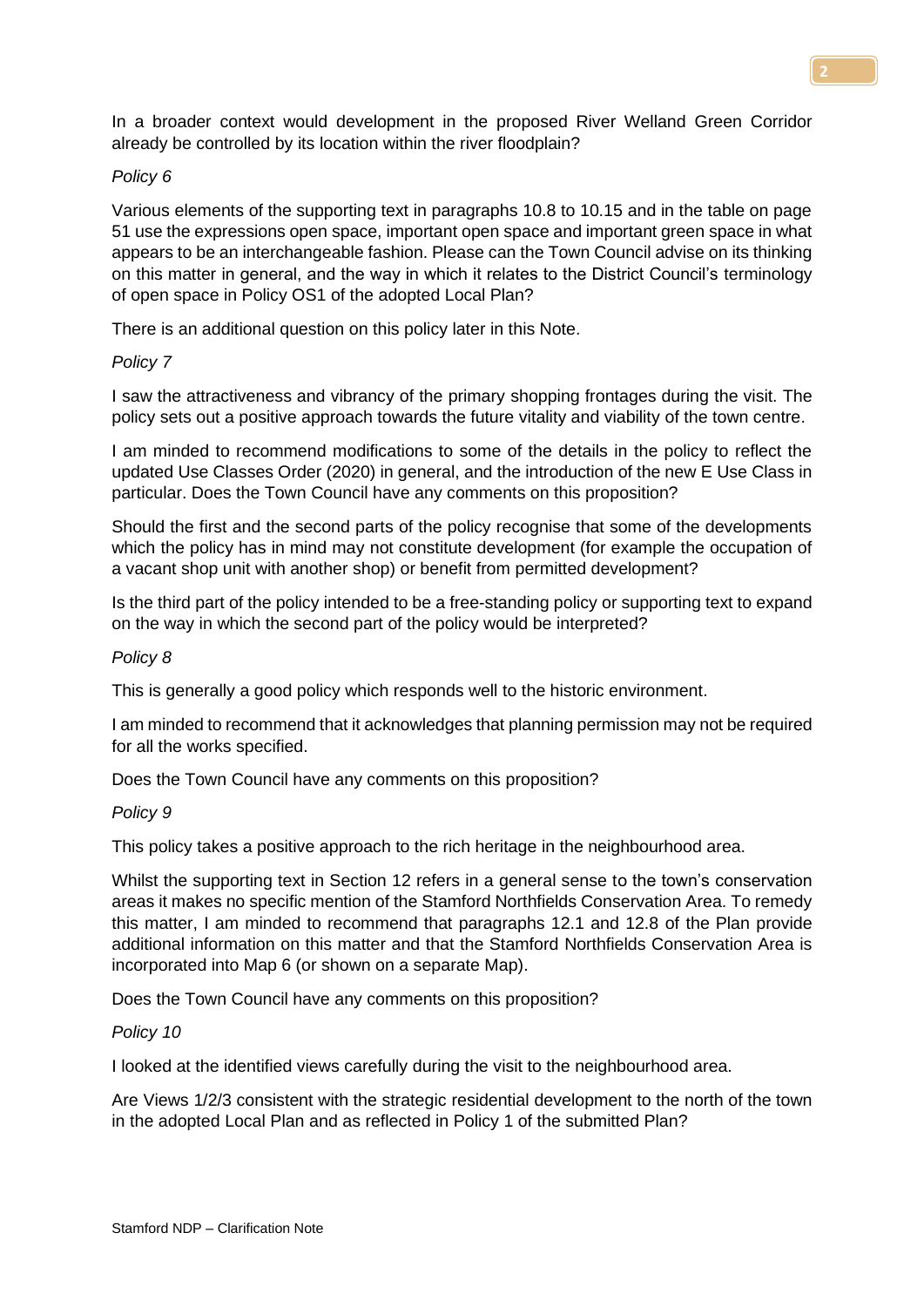### *Policy 13*

I saw the pressure on the town centre car parks during the visit and can understand the purpose of the policy.

For clarity does the second part of the policy suggest that some limited development could take place in existing car parks where the overall availability of parking spaces was retained?

If this is so, would the Town Council support development proposals which retained the car parking provision above or below any such proposed development in an existing car park?

### *Policies 14/15/16*

The ambitions of these policies are self-evident.

For clarity I am minded to recommend that the reference to 'have considered' is replaced with 'meet the following criteria'. On this basis each of the three policies would become criteriabased rather than simply requiring that a developer considered the matters concerned.

Does the Town Council have any comments on this proposition?

#### *General matters*

Representations STNP4/10/22/24 raise a series of overlapping corrections and proof-reading matters.

My approach to examinations is to include a general recommended modification to allow the local planning authority (here the District Council) and the qualifying body (here the Town Council) to make any consequential modifications to the Plan which arise from any of the specific modifications, to correct factual errors and to remedy any proof-reading matters.

Does the Town Council have any comments on the details in the four representations?

In particular is the Town Council content for the general recommended modification to refer to the details included in the four representations?

# *Question for Stamford Town Council and the District Council*

The representations from the District Council and the Longhurst Group comment about the way in which the approach to open spaces evolved between the pre-submission plan and the submitted plan. The representations also comment about the relationship between the policy and the approach in Policy OS1 of the adopted Local Plan. In this context please can the two councils provide me with:

- an agreed factual note which advises on the relationship between the open spaces identified in the submission plan and those in the Stamford neighbourhood area in the South Kesteven Open Space Study 2008 and the Open Space, Sports and Recreation Facilities Report 2017.
- a separate schedule of the additional open spaces included in the submitted plan over and above those included in the pre-submission plan; and
- a separate schedule of any open spaces which were proposed in the pre-submission plan which have not been carried forward into the submission plan.